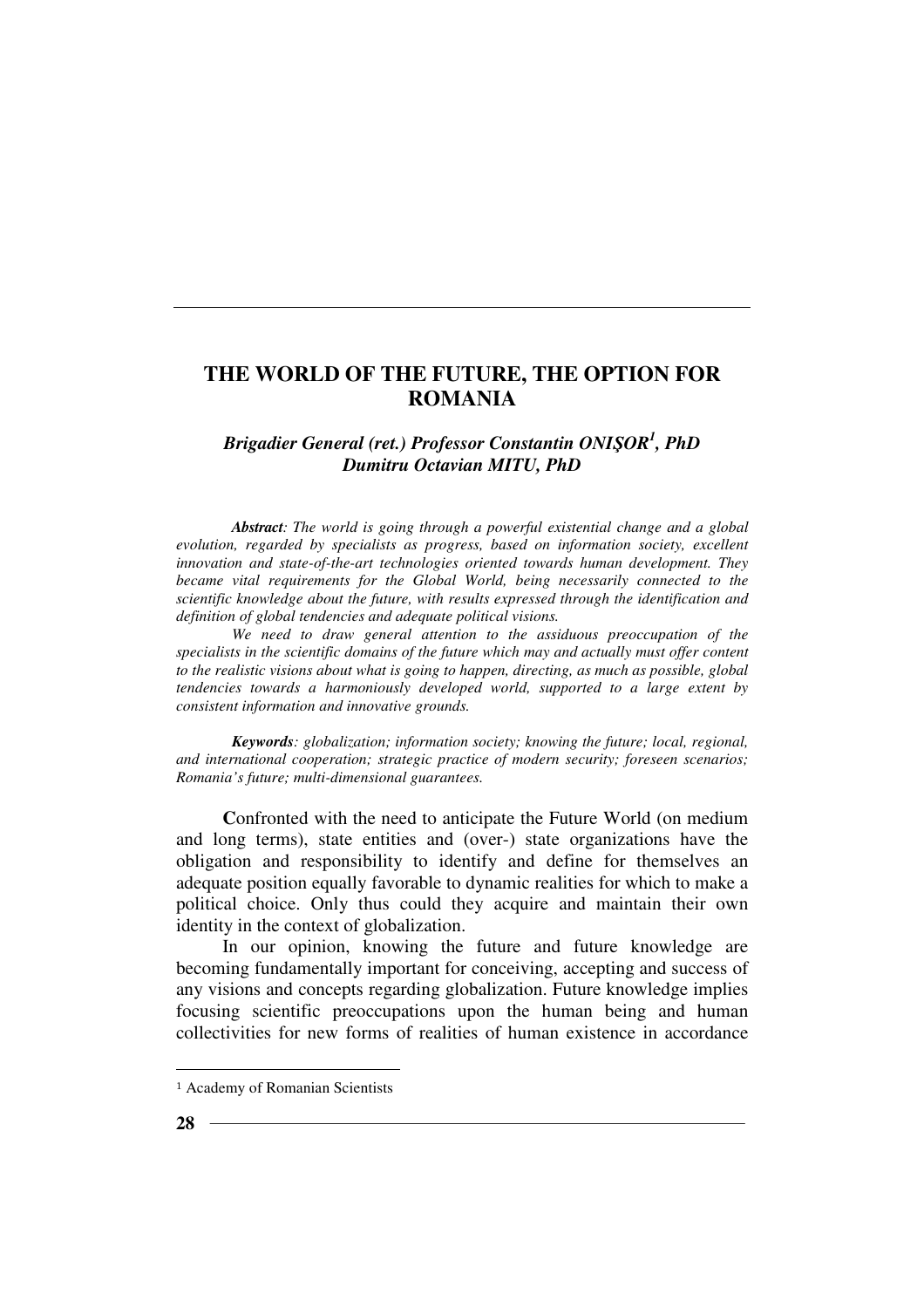with the tendencies of development manifested sometimes and someplace evermore obviously. Knowing the future implies identifying, deciphering and modeling the tendencies of global existence outside which it will be impossible to live and exist.

Consequently, we consider that thinking permanently oriented towards the future remains vital for everybody, but as a scientific specialized activity, it should be much more sustained. We have to strongly assert this existential strategic requirement because the complex events going on in the continuously changing World shield the horizon of knowledge and beyond that, it may block the possibility and opportunity of prevention in the sphere of management and strategic art.

We may say that the future can be easily known (for one-two decades), only if the tendencies that accompany and characterize it will be correctly identified, rigorously analyzed and carefully deciphered.

That is why, on long term, any profound thinking over the future may be accomplished at most through its critical function. Only thus could people decipher the landmarks of adequate strategies with sufficient operational-action elements of prevention, accompanied by a permanent reanalysis of the assumed solutions, the imposed expectative and the accepted uncertainties.

A picture of today's World shows us a lot of disorder and even chaos in the context of international affairs increasingly interconnected, which requires the timely operationalization of serious and consistent prevention, because the solutions based on special / exceptional circumstances, usually adopted post-factum, no longer correspond to a superior and efficient management.

In other words, change is needed: instead of erroneous, insufficient decisions, sometimes taken at random, especially for unjustified expectations, it is vital to instrument rational decisions, acts, and actions adequate for a complex reality, taken with the necessary responsibility by leaders, state institutions, and international organizations.

According to the opinions expressed by many specialists of the entire World, knowing the future necessarily implies the identification of the need to change, and this should happen through the careful thinking of experts in the field. In order to do so, they will take into consideration and analyze the peculiarities noticed wherever in the world or through visits in areas lacking in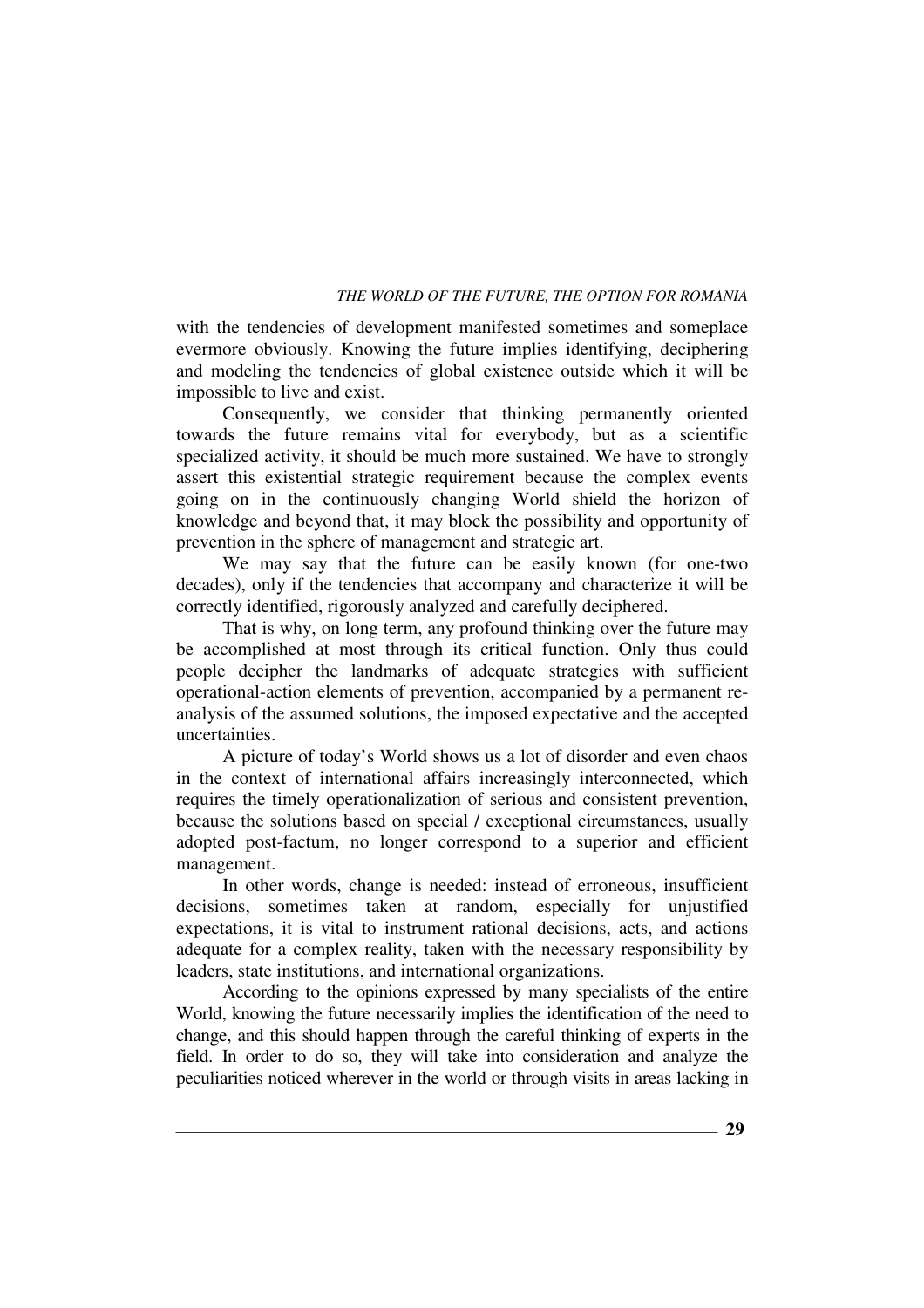normality, obviously promoting ideas and consulting specialists, and especially by following feedback.

We may deem as exceptionally interesting lately the relevant points of view regarding the nature of power that many times create abnormal pressure within states and among states, generating all sorts of diverse transnational consequences. In this context we consider it necessary to create frequent or opportune possibilities of debate and supporting opinions in order to identify and define chance factors that disrupt the regional and international security environment.

It is well known that at the highest level of American strategic thinking, National Intelligence Council (the think-tank on medium and long term within United States Intelligence Community) periodically, once every 4 years, makes a Report regarding the future of the World. The estimation of future is made for a period of 20 years, but with serious and relevant results for the period of the presidential mandate preceding it.

In the latest years, Reports focused more on globalization processes in a complex and dynamic context, identifying and defining the main tendencies, having almost compulsory contents for state entities and not only to consider. This year, the Report is entitled *Global Trends: Paradox of Progress.* 

The conclusions derived from this work clearly show an American newer vision on globalization starting from the current dynamic and a little unpredictable dynamics of international security environment. This is even shocking from the title, through the generosity with which we may interpret the paradoxical relationship between globalization tendencies and progress of the World:

•up to now, development, including digital development, has brought next to wealth also challenges under the shape of opportunities less known until the present time;

•the last decade, appreciated as bearing progress, generated satisfaction for communities, groups of integrated, allied, or associated states, but also caused unwanted events with effects extremely difficult to overcome such as the global financial crisis, the rise of populism in certain geographical areas and political instabilities on all continents.

The conclusion that may be drawn is that all these negative aspects were perceived as real shocks that showed the frail nature of these welfare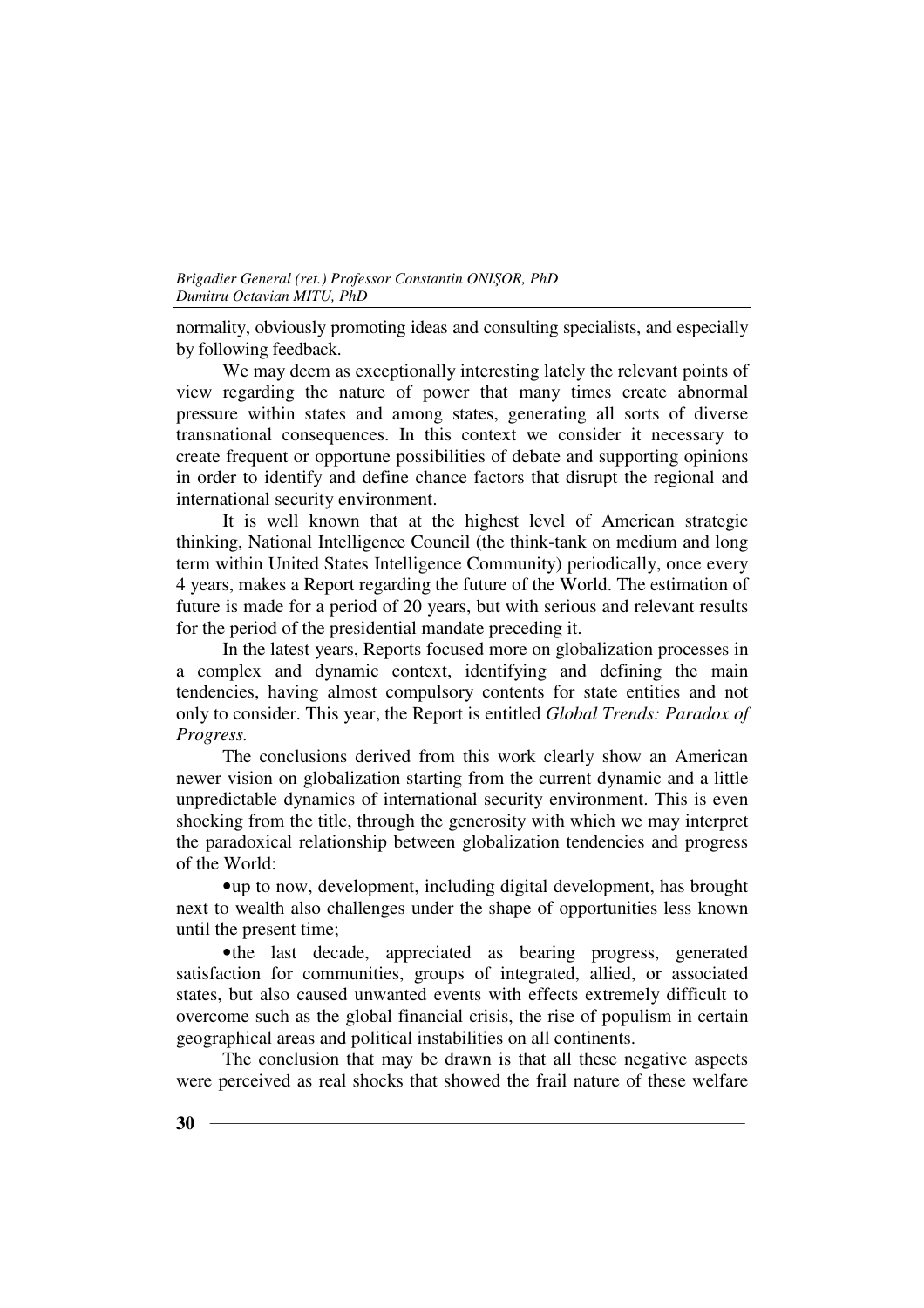elements, focusing people's attention on the necessity and depth of changes in the global environment which, more than ever before, need to be oriented towards the future.

The next lines are also devoted to a few ideas coming in support of the paradox expressed in the title of the Report, but at the same time being the basic elements of state existence in globalization, such as: the increased visibility of tensions among states and within states themselves; the slowing down of global progress becoming an element that will impose the change of the process itself; the fact that all states and over-state organizations will have to face more the effects of geopolitics etc.

Key aspects in these respects may be local, regional, and international cooperation for states' assertion of their own governmental role regarding economic results, environment, religion, security and rules of human coexistence. As a consequence, starting from these grounds, states need to find solutions together for solving divergences and strengthening the national interest, thus strengthening international security.

An obvious danger may stem from the tendency to impose order in this apparent chaos through extreme and costly measures and actions, of variable length, which may fail in time. A lot of negative effects are already in place such as the decreasing of development, of fiscal limits and other burdening social aspects that may lead to diminishing democracy, the rise of totalitarianism, a certain instability etc.

Adequate mention has to be made of the fact that, given this contradictory background, the geopolitical role of powerful states grows, as they are a lot more concerned with re-drawing the maps of the future for a new world order based on other realities (of nowadays, of the times we are living), such as networks, partnerships, allied intelligence and cooperation community in the global security environment, even though these aspects sometimes and at some point need to be (re)learned.

We also believe that states must and can continue to have international, regional, and area relevance, but not in the manner used by the large states encouraged to be aggressive to their neighbors or even further on, next to non-state actors that expand /or at least preserve their corporate interests.

It is quite easy to notice a certain tacit erosion of principles and rules of waging conventional warfare, the most significant aspect being the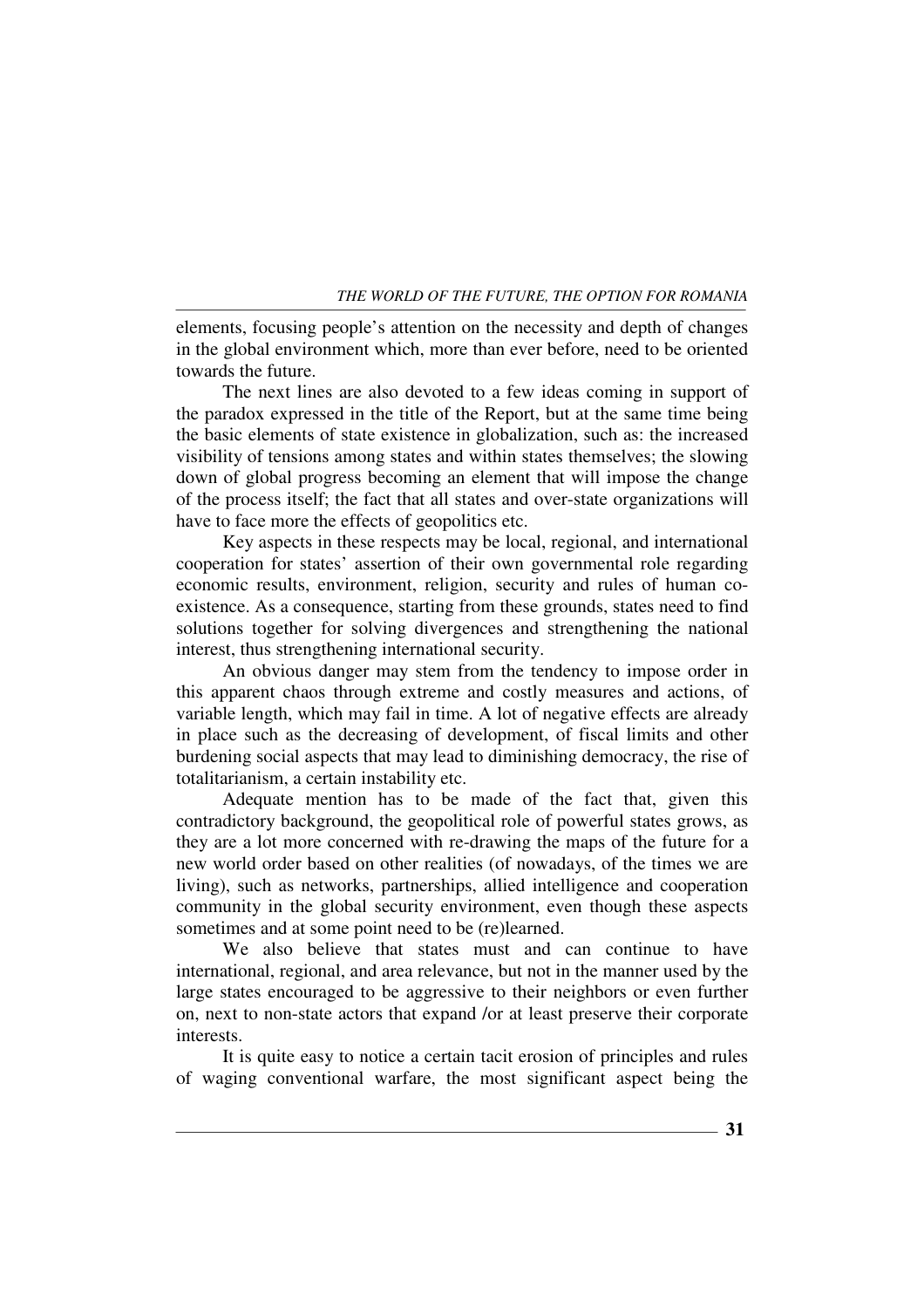emergence of "gray areas", where unconventional aggressions are favored, thus generating hazards with unpredictable consequences, not encountered before. That is why we suggest the need for developing international cooperation, especially where successful intervention can be applied, thus diminishing the rise in influence and domination of a powerful state in an area of international strategic interest and thus creating new spheres of influence.

Within this rather gloomy framework, states may try to find their own model or stability, development and integration, based on their own economic-social problems, creating the middle class and migration control, which otherwise may generate complex peculiar aspects, such as destructive competitive character, an anti-elite spirit, nationalism, employment crisis with internal effects and determining impact over neighboring states.

We may conclude therefore that the future may be or become an obstacle in anybody's way on the highway of globalization, matter for which the next years may be favorable or catastrophic depending on a few parameters thus:

•the manner in which states and their governments, individually or as a group, will negotiate their vision regarding accepting and participating in creating a new global order in the next years, adopting economic changes in an individual, adequate, and rapid way;

•the creation/preservation of a powerful state which, individually or as a group, may provide with professionalism and rational vision models of development or architectures of internationally beneficial competition and cooperation;

•the governments and administrations which, individually or as a group, are now prepared to accept the various results generated in the global environment by high technologies and innovations.

We consider that we presented sufficient elements for states and governments to complete the picture of the security environment in which they exist and in which they can look for guarantees for the future, the solutions found so far no longer being feasible or valid.

In this context which is quite dynamic, really complex and with a lower degree of prospective cognoscibility, there is a need for balanced solutions, based on political reasoning, context wisdom and firm and consistent action in special circumstances.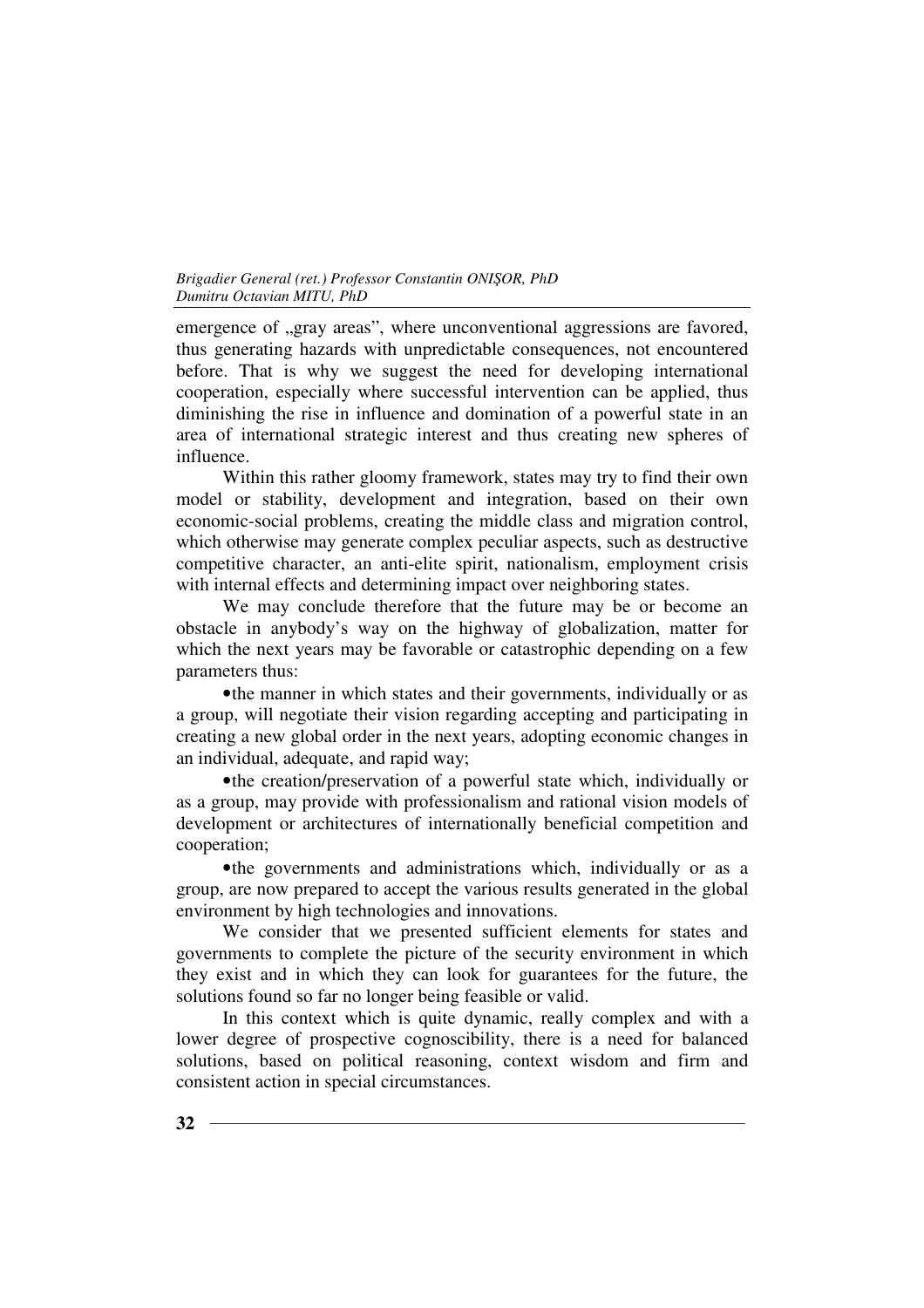The scenarios known so far are the EU scenarios, proposed to Member States on the occasion of the last Summit, to which we add those in the American Report (all three of them) that depict a clear, though American vision upon the evolution of the state of the World for fifteen years, starting with 2020.

The justification for our intention to bring them to the attention of specialists and the interested public opinion, by approaching the analysis starting from a few characteristics, with a determining value for each existential state entity in international affairs.

First of all, within the schools of thinking and strategic practice of modern security, it can be stated with a lot of responsibility and clarity that the predictions regarding the complex World we live in are not very optimistic.

The explanations presented are based on a series of evermore obvious aspects such as, for instance, the rise in inter/intrastate tensions, the alarming slowing down of the regional and worldwide development, increasing the terrorist threat though multiple always unpredictable ways, all of them definitely showing a quite serious degree of division /separation of states.

The concerns at state level, regarding the paradox of progress, start by establishing certain strategic stakes of governments and societies, among which keeping and re-asserting individual, community, and national values and resources as the main generating and augmenting principles for a real triptych: security, prosperity, and hope.

In the following lines we will briefly refer at the essence of issues analyzed so far, presenting the scenarios as models predicted in the American Report. The world is regarded and perceived as an ocean of instability because of evermore obvious realities: uncontrolled economic growths; weak and chaotic globalization; global financial crisis; fragile and failed states at national and regional level.

The bigger picture presents a fragmented world in a serious economicsocial defensive position, as the unsafe and restless states convey to their own citizens and their neighbors determine physical isolation towards the external omni-directed actions, often forming or turning into real "*islands*".

On the other hand, things do not stop here as they may be followed by distortions and problems on the economic and social levels determined by the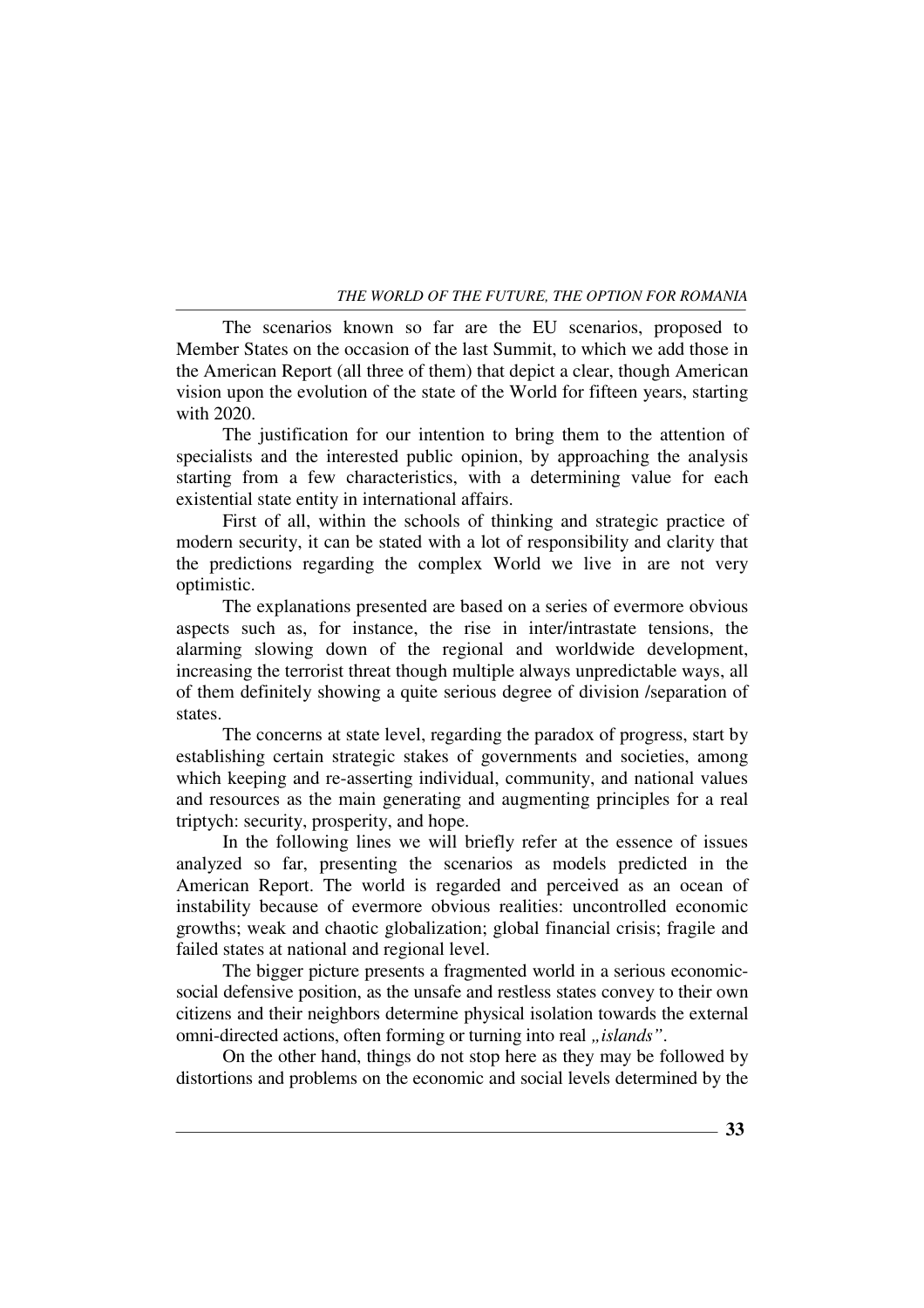boom of emergences, within which the middle class can reach a level of survival generated by an unprecedented rise of inequalities and populism. This aspect may also be added the expansion of use of artificial intelligence which definitely creates an increasing level of unemployment.

In this scenario, we may say that the issue of survival becomes of real essence as a saving solution. This may also be a result of technological innovation and creativity in the human-machine working relationship. The result is the need for a generation of entrepreneurs, innovators and inventers at national level that may assure the preservation of the new values and innovative and technological accomplishments within states serving to own development.

This brief description suggests that this scenario is quite hard to apply with recovering results, as it presupposes an intelligent approach, controlled nationally and valorized rationally, thus gaining more credibility in the exterior.

The second scenario is called *"orbits*", warning that a military escalation is possible, more or less controlled. It presents several on-going phenomena for the next years, among which a certain temporary repositioning and as strategic expectative of the USA on the international stage.

The natural consequence can only be the evermore increasing tensions among the great international / regional actors for economic, political, and military influence and dominance in their areas of interest or in other areas with security needs.

Confrontations will have the following specific aspects: their hybrid origin and nature, the usually long length, the focus on vital objectives, within which distorting reality and truth through propaganda and careful manipulation will reach unprecedented peaks, excelling in creating spreading *"alternative facts*".

In this context, we can easily notice the utmost development of chaos in the World, through a few amazing, large scale actions, produced, activated, and maintained in various regions from Europe, Asia, and Africa, representing increasingly obvious premises for the emergence and existence of a fake Cold War.

For the states striving – after making the option – for becoming orbital, a fundamental condition is asserting in the international environment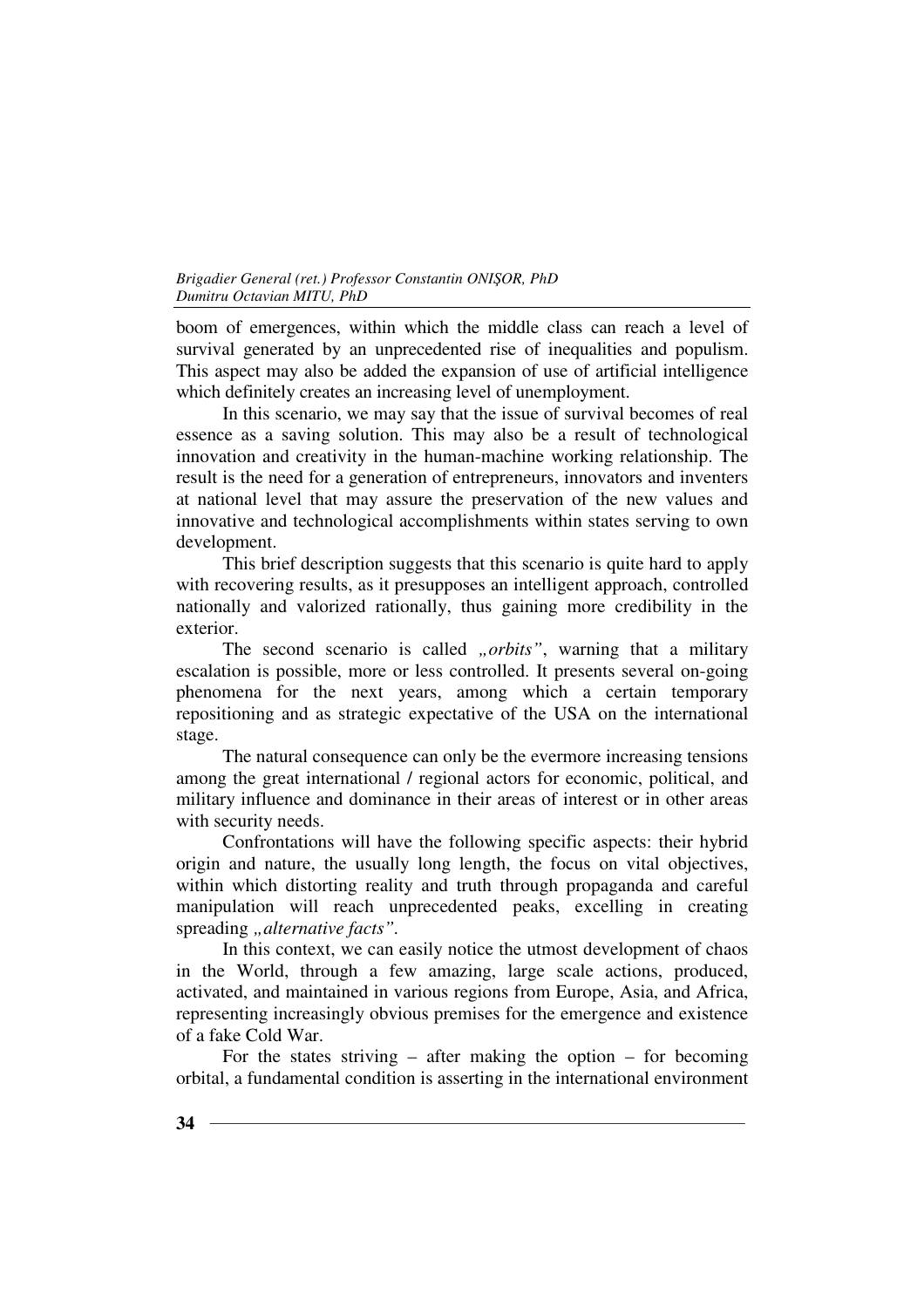of modern organizational entities upon obvious state areas, being acknowledged as centers of global, area, and regional centers of power. Within them and in-between these entities, there is a need for establishing normal relationships and a lot of mutual trust in order to avoid military – and especially nuclear – escalation and thus, creating the circumstanced for resuming international cooperation for security, based on the principles, requirements and exigencies of globalization.

The third American scenario is entitled *"communities*" and it makes an interesting and attractive assumption that they will lead the World. We acknowledge now certain realities that we may also deem as specific aspects, such as: the local groups / national communities with their initiatives are ahead of governments; the trust in local and national leaders has diminished up to almost complete lack; the issues of peace and war within external politics have been allowed to remain at national level; economic development, education, health, culture have also remained to be taken care of by local authorities, determining a further involvement of local economic agents in the life of local and national social factor.

The scenarios presented given the own and long-lasting values, cultural elements, traditions and symbols create or strengthen socio-human entities relevant to a powerful community existence manifested on a certain area.

This is the point in which community steps into the picture as a sociohuman entity, with quite a clear identity, through a few ethnic, religious, cultural characteristics and especially through common community interests. Actually, we have willy-nilly to witness a resurrection of Western traditions of involvement of local communities and private businesses in the management of internal security environment.

We consider that everything can be reasonable, regarding the community, if among the assumed salutary solutions there is also the acceptance of common interests, be they related to opportunities, whose accomplishment requires the full awareness and responsible involvement of youth in local and national transformations.

We may conclude that, given the arguments presented so far, these three scenarios can prove to be quite convincing to World's states for a wise and adequate option regarding the flow of own progress through integration, development, security, and globalization.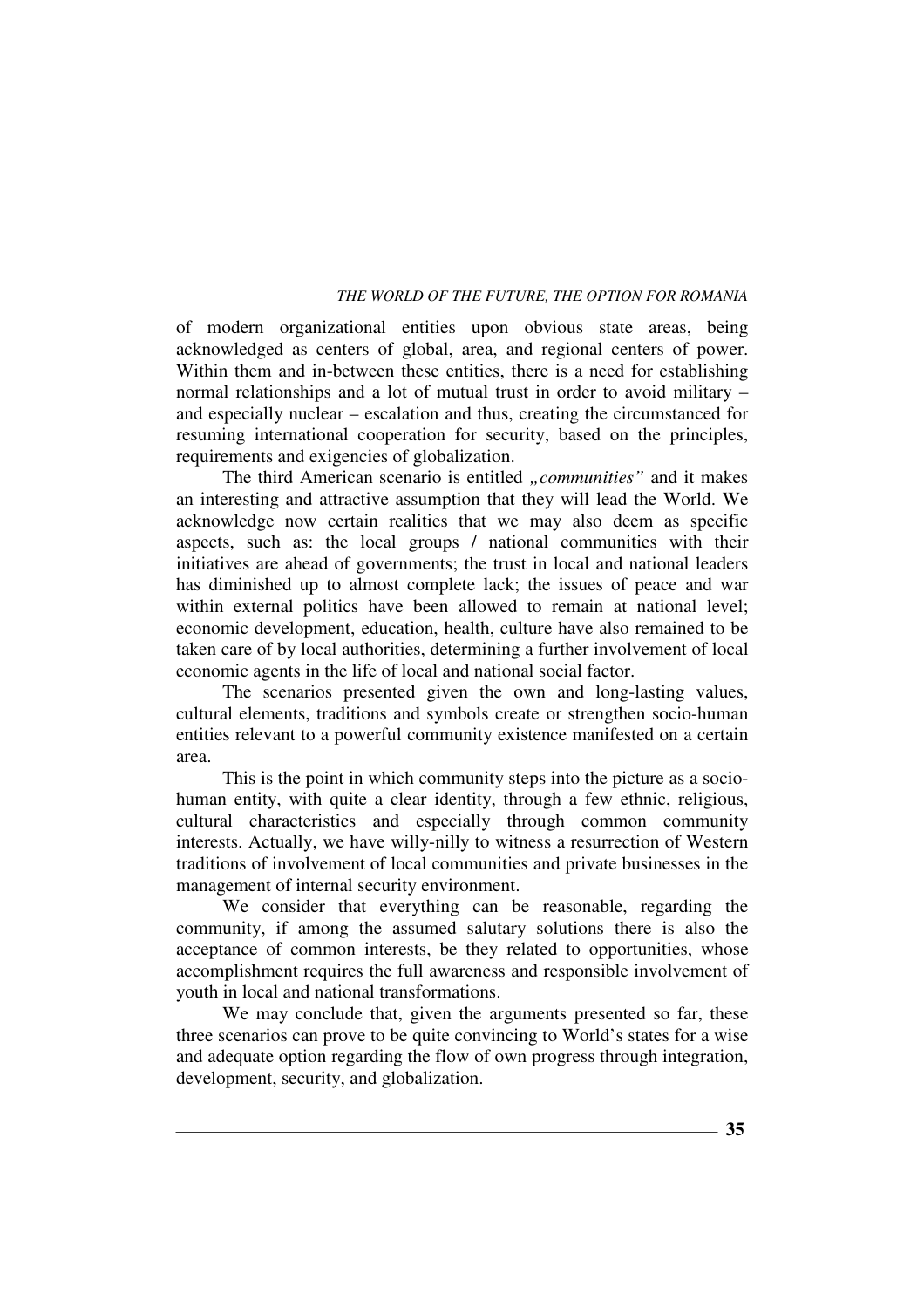The political-strategic option also depends on a few determining conditions: raising awareness on the tendencies of globalization, valorizing the specificities of state entities opted for, performing the adjustment to the regional and international security environment and acknowledging the importance of geostrategic position the state holds in building global security.

The key issue for Romania is to rapidly make a political-strategic option for the most favorable hypothesis of globalization, certainly after taking into consideration the conditions mentioned above. Also, we need to keep in mind the position of our country as an EU member state and the scenarios of European development, namely, where we could be placed, as well as our obligations as NATO member state.

Within our concerns of external politics regarding Romania's future, we will be aware that, after all, the option will be to choose between an option and / or acceptance within the EU and an option for one of the American models, the participation in NATO remaining unquestionable.

In our view, the best option is that for an American model, resulted from political reasoning and based on superior judgments deriving from the strategic art of globalization that may bring Romania multi-dimensional desired guarantees regarding the advantages of modern security in the future.

In order to make more understandable a possible option of Romania for globalization and the future, there is a need for a serious and prospective analysis of international environment, on the basis of the above mentioned conditions. This analysis becomes the only knowledge support necessary for understanding the realities we live in and, also, a guide for making an informed option.

Globalization has become a processual-organic reality that can no longer be denied; one cannot remain outside it or avoid it without the most serious consequences. Accepting it in a national framework has to be done in full awareness, sufficiently anticipating the requests and exigencies that could prove to be beneficial to us.

We should not forget that the tendencies of globalization stem from certain elements of the past and the current realities, that can be shaped according to present reality or that can shape reality in a dynamics favorable to reality regarded as progress. The factors of political decision together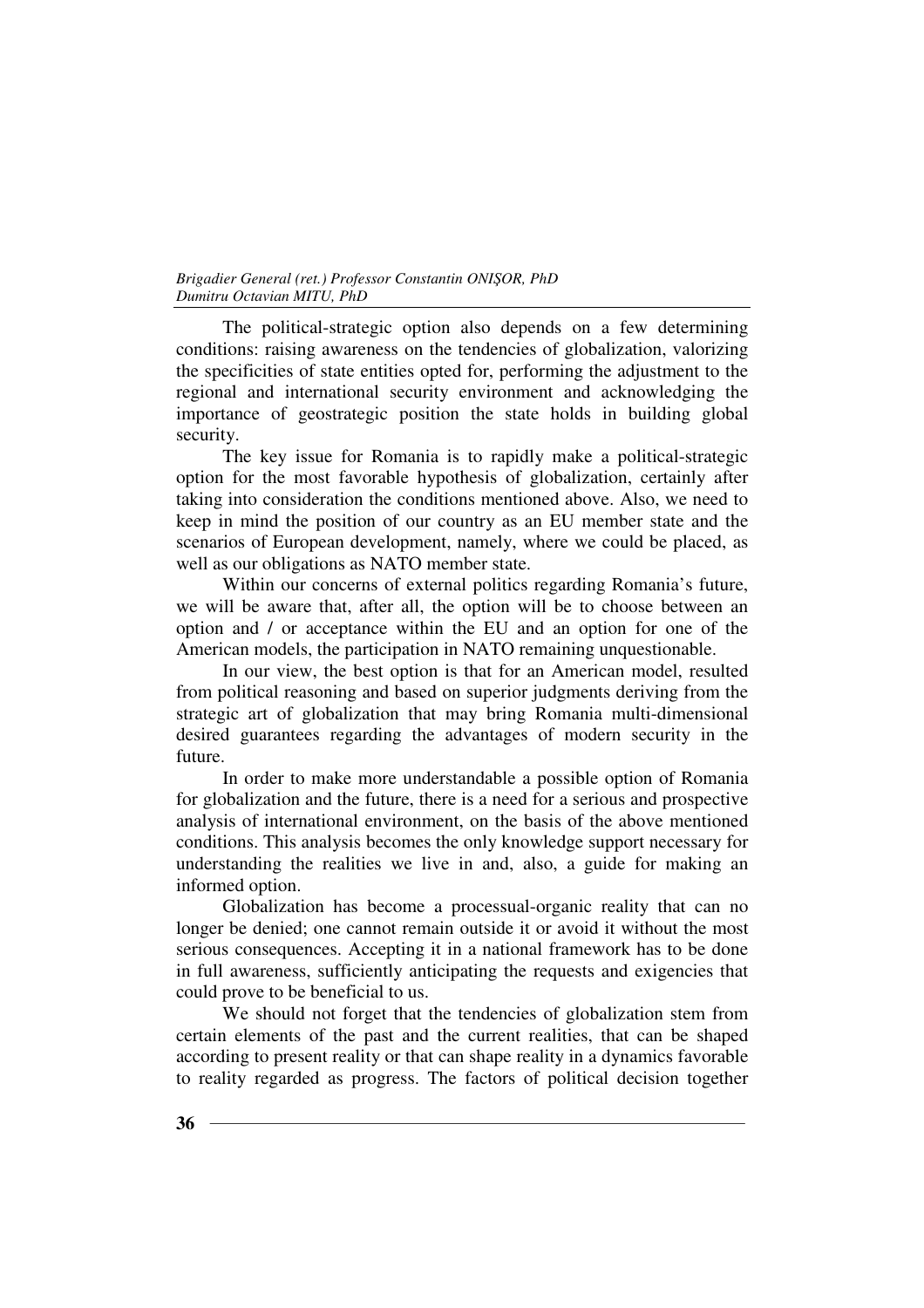with the academic environment are those that can and must acknowledge the impact of globalization and thus contribute to raising awareness about this phenomenon and the tendencies of globalization within the national economic-political-social national framework.

In Romania's case, a lot of specific aspects are already known, aspects that left an obvious mark upon the current state entity. This is why nowadays Romania is a product created by these specific aspects, with often contradictory – but known – effects. Their constant accomplishment in the range of regional and European affairs make the political option of globalization be more realistic, sustainable, and with a bright future ahead.

In the last millennium the Romanian environment and furthermore the Romanian state entity existed through the survival in an environment of instability that transcended the regional, European, and Euro-Asian space, being often forced to defend itself omni-directionally, at the same time defending the rest of Europe.

The natural richness of this national space makes Romania quite attractive in the sphere of globalization. As a consequence, we cannot ignore its own political-strategic option or a European one that it might be given. There is an obligation for national responsibilities for which it will have to definitely express its will in the much larger sphere of international affairs.

The characteristics of the regional security environment, defined by the Carpathians, the Balkans, the Danube and the Black Sea, pose challenges as each of these has its own security issues. The current characteristic of regional existence in this space is the utmost importance given to security. This results from the excessively nationalistic features of certain states, the convergence of European and Euro-Atlantic involvement in different points in the area, the definition of historically determined and openly stated interests in this area by Russia, but also from a certain overlapping of interests from the other international actors.

The short presentation of the determining conditions of globalization Romania is going through clearly shows the importance of the geopolitical and geostrategic position it naturally occupies in building the European and global construction. The older statute of "turntable", "pivot", "median *connector"* for the European and Euro-Asian space has become evermore present and it seems to be increasing, generating and favoring / hampering active aspects of globalization, sometimes contradictory.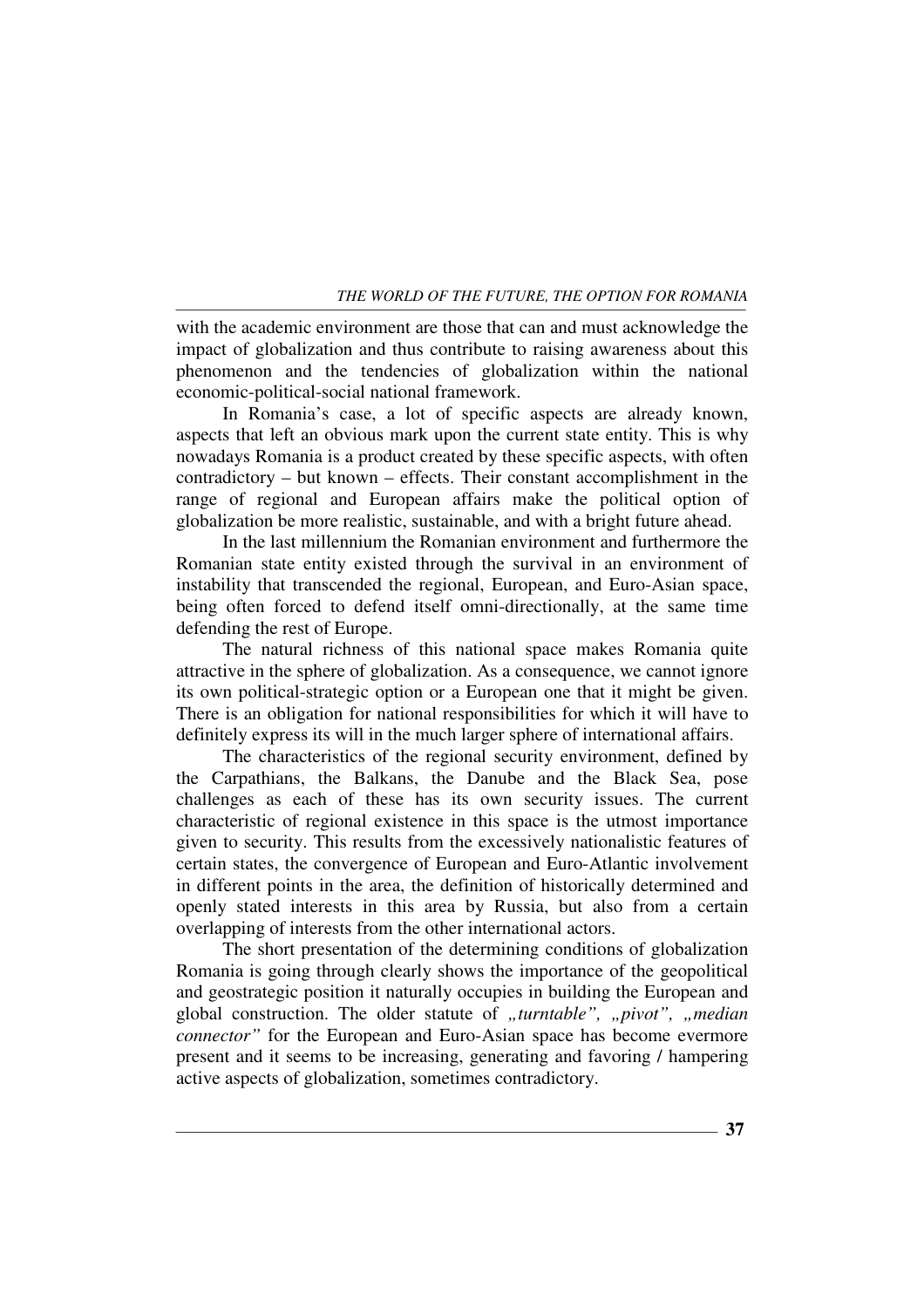In an European vision that was hardly beneficial, Romania has played in time an obstacle in the way of expansions towards Europe, line and bastion of defense of the center of the continent, part of a camp for a typology of experimental development, a "*gray area*", on the line of European religious separation, a *"buffer zone"*, a space of sacrifice and lately a "*promised land*" for corporate expansion etc.

Romania no longer wishes to be part of these hypotheses; it no longer needs others of the kind that would only prove beneficial to the important actors of international affairs. What Romania really needs is its own political-strategic option, well-anchored in the dynamic and complex regional and European realities that might bring it benefits according to the sources and resources it has available, the geostrategic position and historic background it has had in this area.

This is the stakes that lead to the need for protecting and using in its own interest the existential values it has, (re)defining its vital long-lasting interests and establishing the most appropriate targets in the current globalization context.

Therefore, we may ask: Where to, Romania? The "island" model can no longer be accepted by Romania that has been playing this role for over a millennium, making huge human and material efforts in order to survive the destructive factors affecting it constantly and from all directions.

The reasons for not accepting this option result from a simple analysis. The state and over-state "ocean" around Romania is in a perpetual tempest and the waves and other phenomena may drown one very easily. The spendings necessary to limiting effects are much too high in comparison to the benefits, fact which makes the option undesirable in the sphere of regional and global international affairs.

We may say that there is another option, equally undesirable, that of *"community"*. We live in a regional background of Christians, but we are orthodox; we have always been surrounded by a sea of Slavic populations while we are of Latin origins; we have had direct contact with the Muslim expansion; the culture and national customs resemble those from the area comprised between the Carpathians, the Balkans, the Danube and the Black Sea, which makes us unable to stick naturally to the communities forming around us. Communities are now on the point of making in the Visegrad countries, in Balkan Peninsula, in the area North of the Danube-Black Sea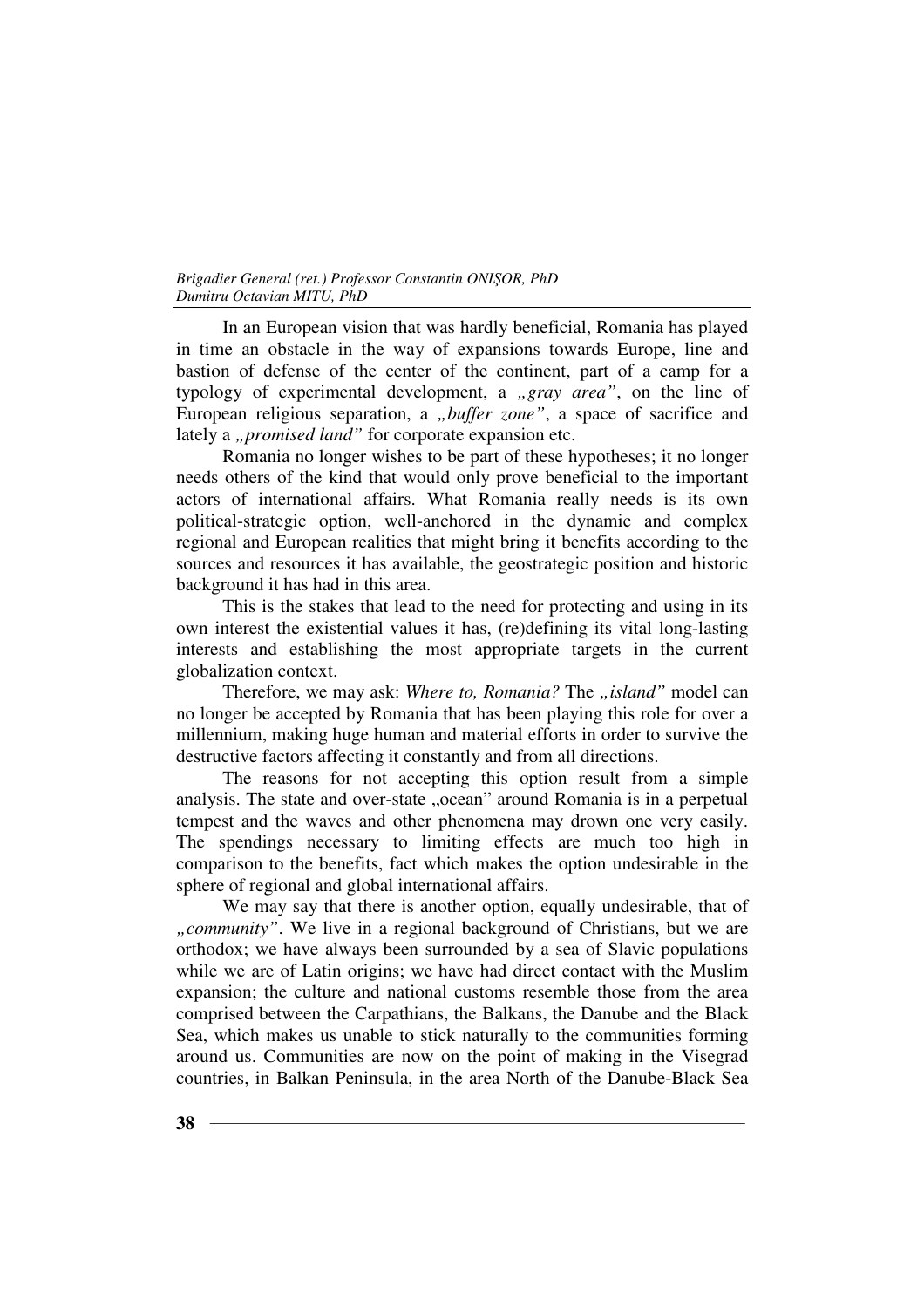region, etc. In this case, it becomes quite difficult to survive as a globalizing community, even under EU umbrella.

This way, Romania only has the one solution of becoming an *.orbit*" that might rely in a powerful identity, with a lasting development, with solid sovereignty, with international acknowledgement and appreciation. *Becoming part of a political orbit should be as close as possible to a center of power, influence and global / international determination.* The choice has to be negotiated, with mutually beneficial conditions, with guarantees of security and defense etc. The existence of partnerships within Romanian external policy and the position of NATO member state may be contributory factors and to the EU an element of security that has more and supplementary guarantees.

This political-strategic option brings Romania a few relevant advantages in all the processes and domains of globalization. First of all, after getting on the orbit, it makes together with the core a coherent system with which it co-exists and develops in globalization. Secondly, it benefits from the positive globalizing consequences of the system as part of it. Thirdly, the position on the orbit as compared to the center, assures the accumulation of multi-dimensional power, remaining permanently drawn to the center. Last but not least, the influences of external communities cannot draw it in the attempt to separate it from the system it belongs to.

Now, during this period, states are settling in their matrix of regional or global security, whose future needs to belong to progress, welfare and prosperity of all the states. It is time therefore for making a definite statement for global security on negotiated terms and ensuring a common future.

Internally and externally, this continues to be defined for Romania as a political-strategic issue of maximal importance. We suggest that there is a need to take a large and elaborate range of activities, measures and complex, coordinated actions meant to raise the awareness at national political level upon all the complex issues defining the strategic option through political and academic debates and formulating the basic elements of a certain concept. The next step is promoting in the external environment, through adequate forms and structures, of its own security concept in globalization, regarded as long-term national interest and, on these grounds, expressing this concept within the contents of National Security Strategy. Finally,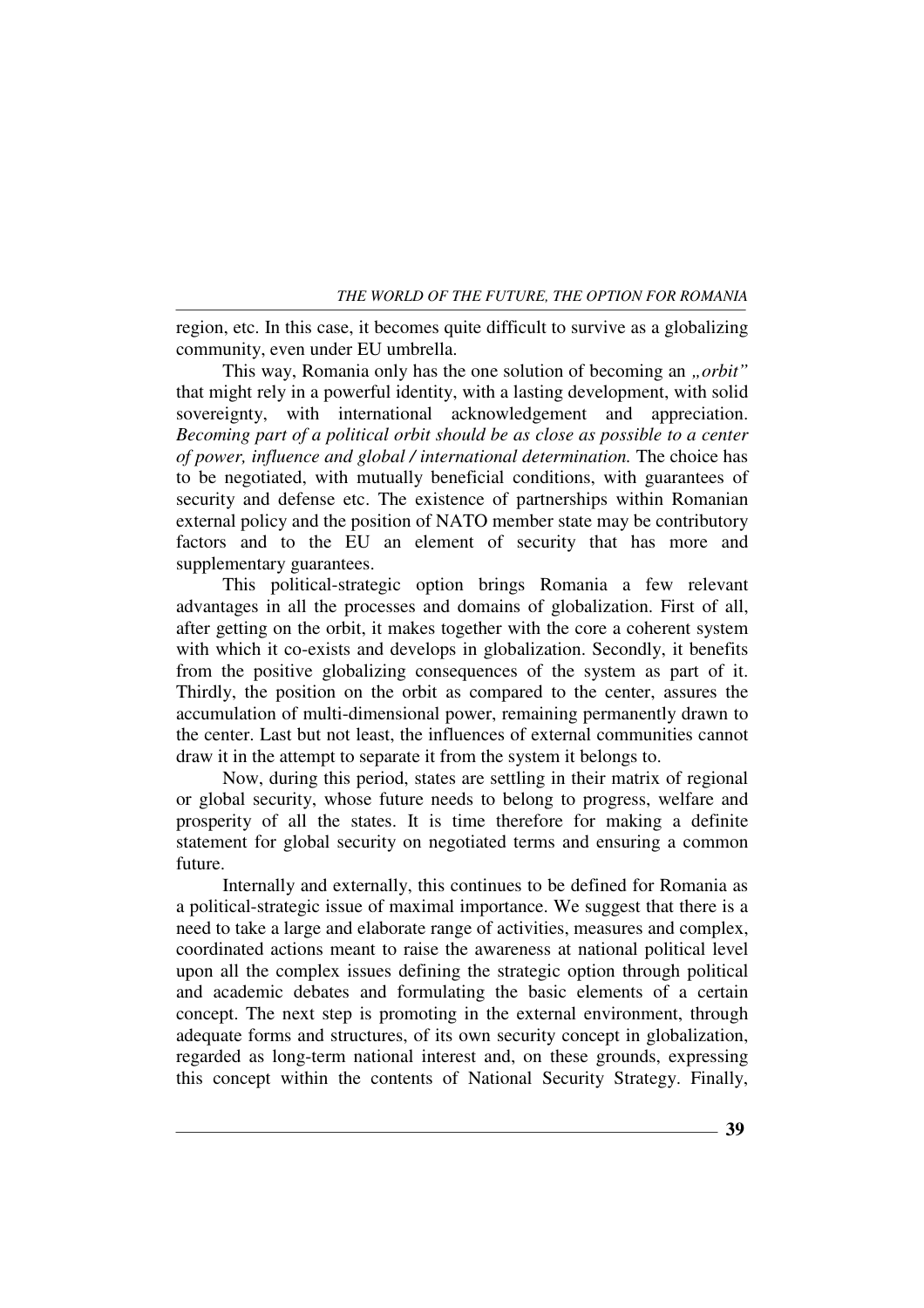Romania should identify, define and reveal the contents of a modern systemic security strategy (the international environment of global security, the power core, and the orbiting state entities).

We do not believe that we need to elaborate too long on an answer to the question: what recommends Romania for entering an orbit? The following aspects are sufficient: a certain tradition, the geo-economic, geopolitical and geo-strategic position, its own complex and strategically important resources, the capacity of mobilization in complex situations and so on.

What about the answer to the question: why should states be interested in placing a state on its own orbit? This answer is much more complex. The following conditions should be covered: the orbital state should have a true potential of economic-political-scientific-technical power, the area of state issues should draw the complex interests of the *", core"*, the adherence to the clear concept of making a system of regional or zonal security system should be clearly expressed, and starting from all these, the capacity to cooperate internationally for acknowledging the created system should be permanent and intense.

We have to underline the fact that, for the national political-strategic spirit regarding the desired option for security in globalization, Romania has and can develop all the premises that might make it attractive in an orbital system with regional and zonal interests in integration, development, security, and globalization.

Today more than ever, two questions may be asked: who may be the interested power core that radiates attractiveness? What should it offer in order to draw Romania in an own orbital system?

We will give a definite answer: there should already be in place an interest declared bilaterally for a new system of security in globalization with the USA on the Euro-Atlantic link, and discussions with Germany for the constant aspect of its geo-politics, *"dunav land*". Certainly, there could also be another actor that may play a key role in Europe, but only in a context of global, Atlantic-European-Asian global security context.

In Romania's case, the offer to join such a system of orbital security should necessarily comprise: participating to own development, ensuring the meaningful employment of resources, easing the access on the economic-